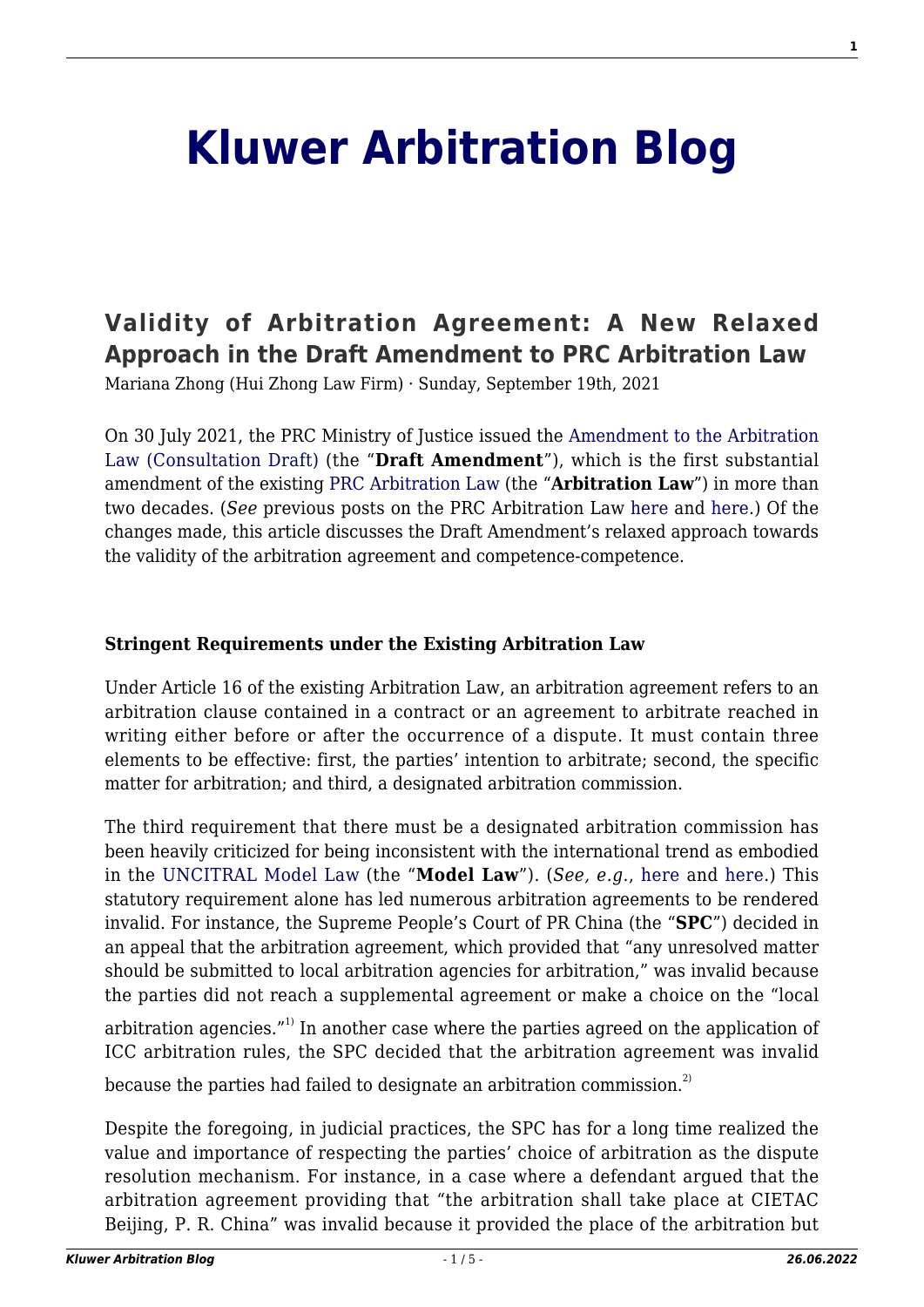did not designate the arbitration commission, the SPC found the agreement to be valid on the ground that "take place at CIETAC" could be interpreted as the parties designating CIETAC as the arbitration commission.<sup>3)</sup>

To [further improve the situation](http://arbitrationblog.kluwerarbitration.com/2020/07/31/how-the-arbitration-law-of-the-peoples-republic-of-china-should-be-modernised/) caused by the stringent requirements in the Arbitration Law concerning the validity of arbitration agreement, in 2006, the SPC issued its [Interpretation on Several Issues concerning the Application of the](https://www.pkulaw.com/en_law/c0d4cb469028a461bdfb.html) [Arbitration Law](https://www.pkulaw.com/en_law/c0d4cb469028a461bdfb.html) (the "**SPC's Interpretation**"). The SPC's Interpretation clarified that, as long as the arbitration commission can be ascertained or the parties could reach a supplemental agreement or make a choice when filing the arbitration, the arbitration agreement shall still be regarded as valid for having designated an arbitration commission—even if the name of the commission was inaccurate, the parties only agreed on the rules of the arbitration commission, or they have agreed on more than one commission.

Subsequent to the SPC's Interpretation, in a similar case where the parties agreed on the application of the ICC arbitration rules, the Beijing Dongcheng District Court found the arbitration agreement to be valid because the arbitration commission (viz.

ICC) could be ascertained from the parties' agreement on the arbitration rules.<sup>4)</sup>

The SPC's Interpretation was indeed helpful but did not resolve the matter from its source—it could not amend the Arbitration Law. Hence, the third requirement for the validity of the arbitration agreement remains. After the SPC's Interpretation, there were still plenty of arbitration agreements found invalid for failing to designate an arbitration commission.

# **The Relaxed Approach in the Draft Amendment**

The Draft Amendment adopted a different approach to this issue.

According to Article 21 of the Draft Amendment, the arbitration agreement "includes the arbitration clause contained in a contract and parties' agreement to arbitrate reached in other written form before or after the occurrence of the dispute." Notably, the new definition only contains a substantive requirement (the parties' intention to arbitrate) and a formality requirement (that the agreement shall be in writing). It has deleted the other two statutory requirements: the specific matter for arbitration and a designated arbitration commission.

Adding to the liberal approach, the Draft Amendment also incorporated a waiver clause similar to Article 7(5) of the Model Law and provides that, if one party in the arbitration asserts that there is an arbitration agreement and the other party does not deny it, then the arbitration agreement shall be regarded as in existence between the parties (*see* Article 21 of the Draft Amendment).

The Draft Amendment has clearly taken a leap forward from the existing law and is much more in line with the "presumptive validity" approach in the New York Convention and the Model Law. One can reasonably expect that more arbitration

**2**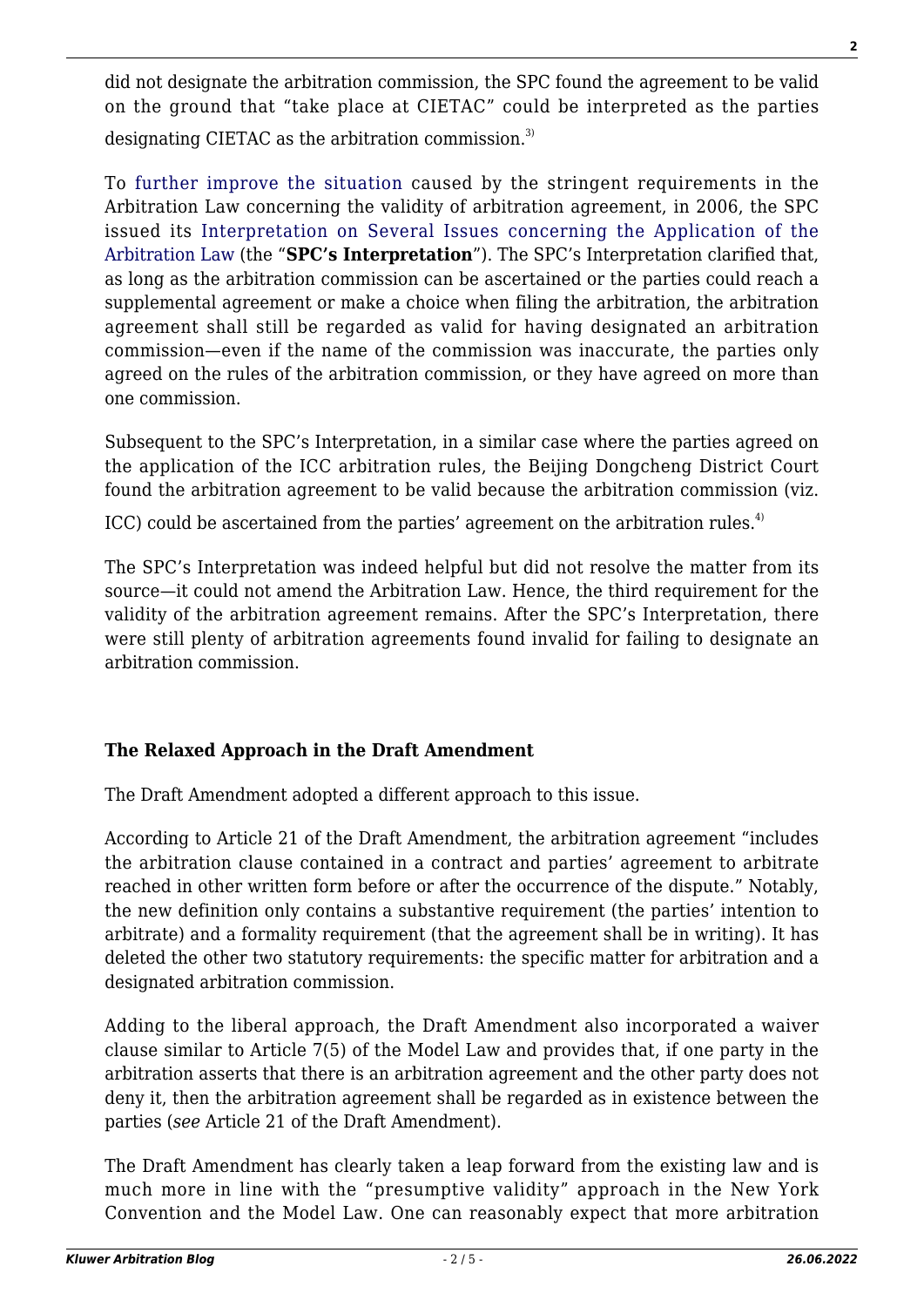agreements will be given effect by the PRC courts applying the new law (if the Draft Amendment stands as it is).

# **Comparative Study**

The reforms undertaken in the Draft Amendment follow the prevailing international practices. The Model Law and some national legislation akin to the Model Law treat the validity of the arbitration agreement quite liberally, and the tests applied are simply whether the parties had the clear intention to arbitrate and whether the parties' agreement to arbitrate was put "in writing."

For example, the [Hong Kong Arbitration Ordinance](https://www.elegislation.gov.hk/hk/cap609) incorporates Option I, Article 7 of the Model Law in whole, which defines "arbitration agreement" as "an agreement by the parties to submit to arbitration all or certain disputes which have arisen or which may arise between them in respect of a defined legal relationship, whether contractual or not" and requires that the "arbitration agreement shall be in writing" (Section 19). The [Singapore International Arbitration Act](https://sso.agc.gov.sg/Act/IAA1994) contains the same definition of "arbitration agreement" and the requirement that the "arbitration agreement shall be in writing" (Sections  $2A(1)$  &  $2A(3)$ ).

English law goes further. According to Section 6 of the [English Arbitration Act 1996](https://www.legislation.gov.uk/ukpga/1996/23/section/6), an "arbitration agreement" means "an agreement to submit to arbitration present or future disputes (whether they are contractual or not)." English law does not require the agreement to be necessarily done in writing, although oral agreement could be problematic. The French Law could perhaps be seen as the ceiling of liberalism. Pursuant to the amended [Code of Civil Procedure](http://parisarbitration.com/wp-content/uploads/2017/02/EN-French-Law-on-Arbitration.pdf), for domestic arbitration, an arbitration agreement shall be in writing to be valid, and for international arbitration, "an arbitration agreement shall not be subject to any requirements as to its form" (Article 1507).

The Draft Amendment appears similar to the requirements for the validity of the arbitration agreement under Singapore and Hong Kong law, *i.e.,* the parties' intention to arbitrate and an agreement in writing.

# **Competence-Competence**

The existing Arbitration Law does not recognize the competence-competence doctrine (*see also* past [article](http://arbitrationblog.kluwerarbitration.com/2019/04/08/uncertainty-in-how-prc-courts-deal-with-challenges-to-validity-of-arbitration-agreements/) on competence-competence in PRC courts). In this respect, both the judicial courts and the arbitration commissions, rather than the arbitral tribunal, have the power to rule on the validity of an arbitration agreement. The arbitration commission's power is [secondary to the court's power,](http://arbitrationblog.kluwerarbitration.com/2021/06/21/judicial-review-of-arbitration-agreements-in-pr-china/) *i.e*., if a request for confirmation on the validity of an arbitration agreement has been submitted to both the arbitration commission and the court, then the court shall decide the matter.

By contrast, the Draft Amendment embraces the competence-competence doctrine. It empowers the arbitral tribunal to rule on its own jurisdiction and to decide on issues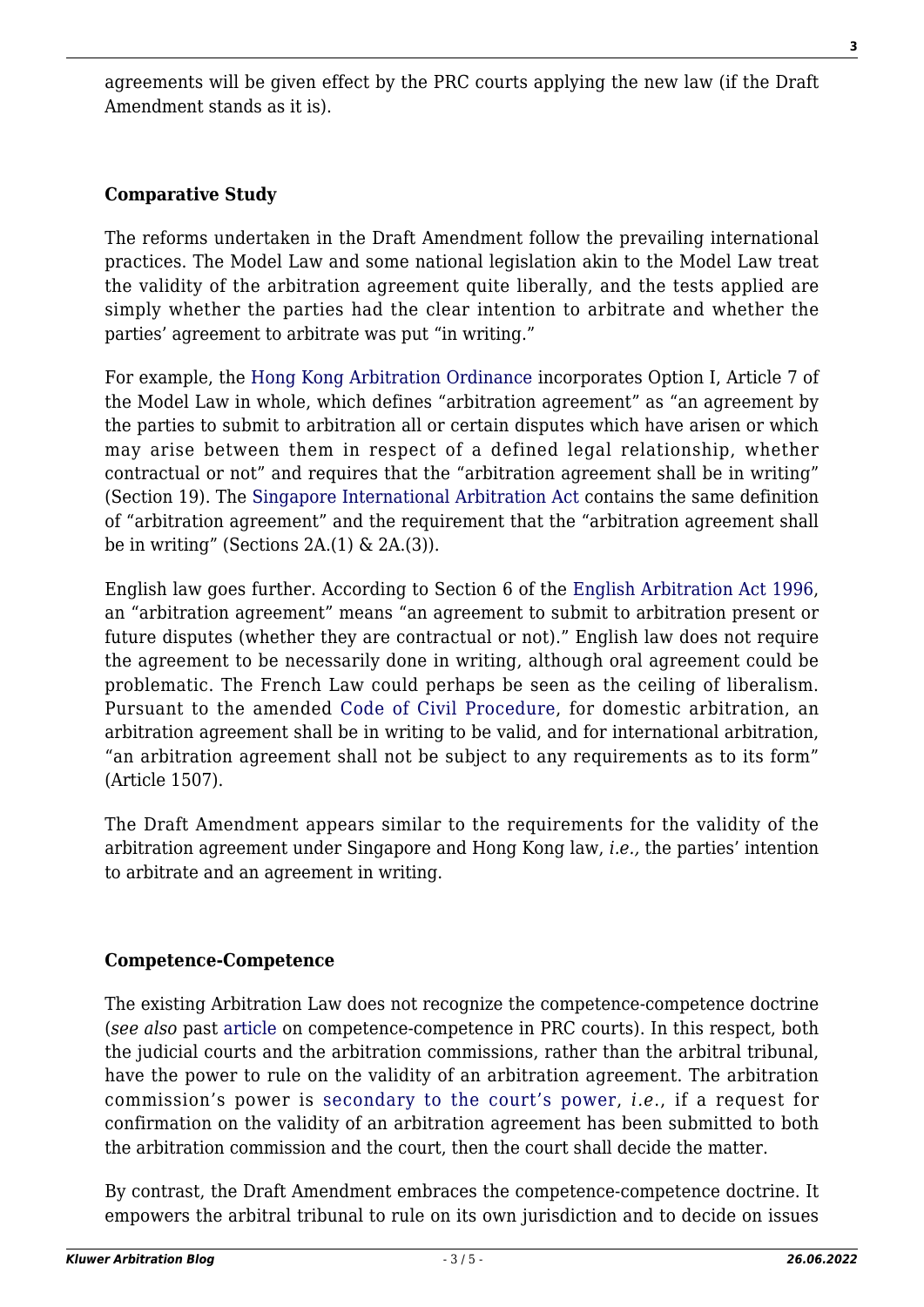including the existence and validity of the arbitration agreement. In the meantime, it allows the arbitration institutions to decide on the said issue on a prima facie basis before constitution of the tribunal. Further, it delays a court's intervention by providing that—without submitting the issue to be decided by an arbitral tribunal or by an arbitration institution—a court shall not accept a party's request on confirmation of the existence or validity of an arbitration agreement (*see* Article 28 of the Draft Amendment).

These changes are indeed positive and encouraging. For a long time, PRC arbitration

reflected a strongly "administrative" color,<sup>5)</sup> and PRC arbitration institutions were [criticized](https://www.ibanet.org/article/6F9D7812-7A71-4274-88B4-5E3EB628515F) for being quasi-governmental organs rather than private dispute resolution service-providers. By handing over the power to rule on the validity of an arbitration agreement to the arbitral tribunal and by delaying the judicial courts' intervention in this respect, the Draft Amendment appears aimed at correcting this erroneous image of the institutions and better represents the feature of arbitration as a private and voluntary dispute resolution process.

### **Conclusion**

An amendment to the Arbitration Law has [long been called for](http://arbitrationblog.kluwerarbitration.com/2020/09/24/opening-of-mainland-china-arbitration-market-to-foreign-institutions-is-it-happening-really/). By simplifying the statutory requirements on validity of arbitration agreement and recognizing arbitral tribunal's power to rule on their own jurisdiction, China is aligning itself with international standards and norms, striding ahead towards arbitration-friendly jurisdictions such as Singapore and Hong Kong. The arbitration community has high hopes for the new Arbitration Law in this respect.

### **Profile Navigator and Relationship Indicator**

[Learn how](https://www.wolterskluwer.com/en/solutions/kluwerarbitration/practiceplus?utm_source=arbitrationblog&utm_medium=articleCTA&utm_campaign=article-banner) **[Kluwer Arbitration Practice Plus](https://www.wolterskluwer.com/en/solutions/kluwerarbitration/practiceplus?utm_source=arbitrationblog&utm_medium=articleCTA&utm_campaign=article-banner)** [can support you.](https://www.wolterskluwer.com/en/solutions/kluwerarbitration/practiceplus?utm_source=arbitrationblog&utm_medium=articleCTA&utm_campaign=article-banner)

*To make sure you do not miss out on regular updates from the Kluwer Arbitration Blog, please subscribe [here](http://arbitrationblog.kluwerarbitration.com/newsletter/). To submit a proposal for a blog post, please consult our [Editorial Guidelines.](http://arbitrationblog.kluwerarbitration.com/editorial-guidelines/)*

Offers 6,200+ data-driven arbitrator, expert witness and counsel profiles and the ability to explore relationships of 13,500+ arbitration practitioners and experts for potential conflicts of interest.